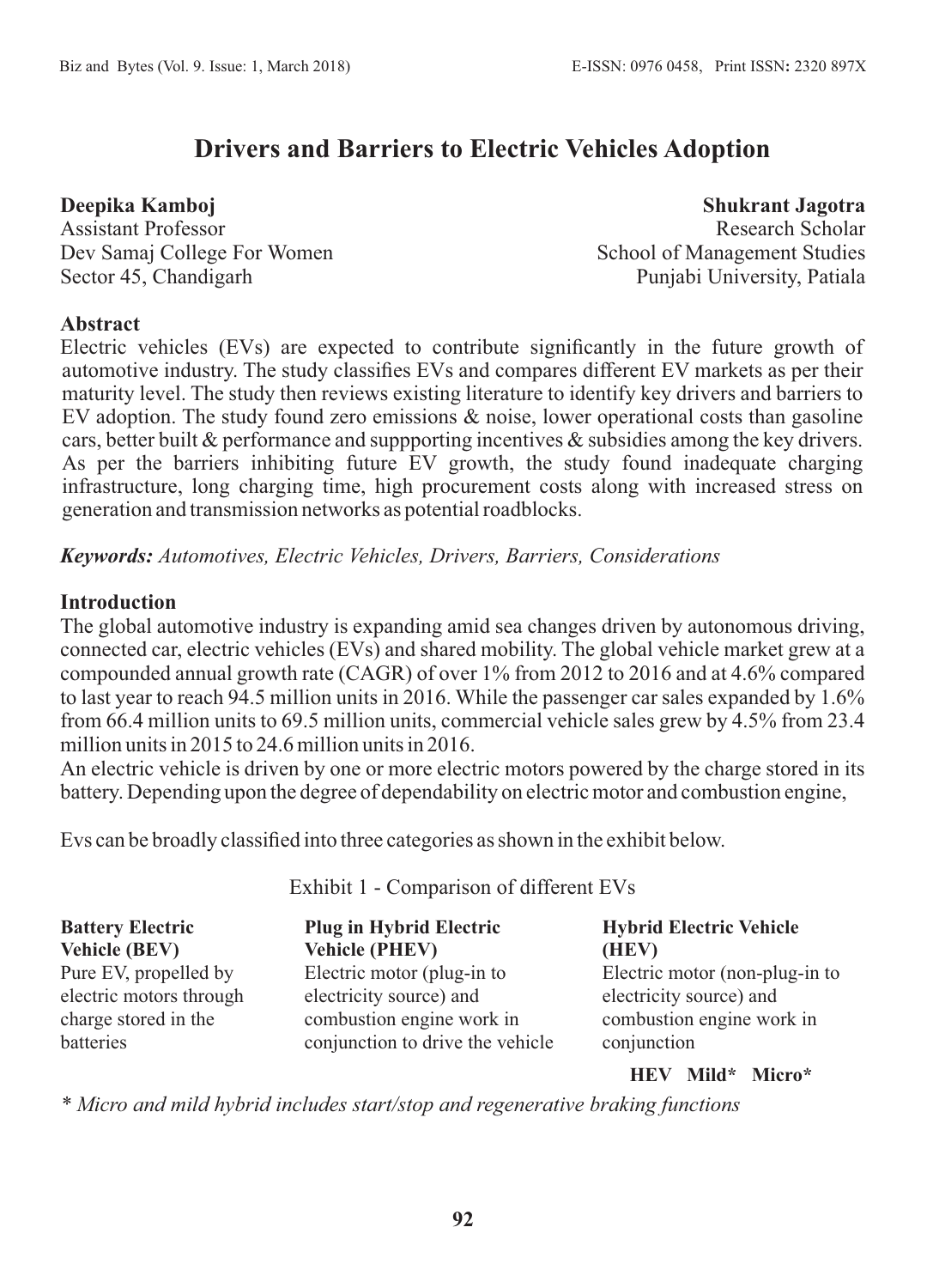Reliance on combustion engine increases along the right direction of the above exhibit from battery electric vehicle towards hybrid electric vehicle (and similarly along HEV, mild and micro). While the movement along the left direction increases reliance on electric motor.EV sales increased by a staggering 43% to reach 466,430 units compared to 325,380 units sold in 2015. China, United States, United Kingdom, Japan, Germany and France are among the significant EV markets.

Several countries are at different maturity level with respect to EV penetration. China is considered as a relatively matured market. Around 336,000 EVs (including plug-in hybrid) were sold in 2016 amid strong government incentives (offering credits upto USD8,700 at purchase). The country further plans to building more than 10,000 additional charging stations by 2020. Brazil on the other hand falls on the other end of the maturity spectrum with very few EV sales owing to its lack of charging infrastructure and inclination towards ethanol powered vehicles. Review of Literature

Lane B. et. al. (2007) identified attitudinal barriers inhibiting the adoption of cleaner vehicles in the UK. The study reviewed the evidence of consumer attitudes to low carbon cars and showed that car buyers have a poor knowledge of cleaner car technologies, the environmental impacts of road transport and car ownership costs. It also identified key factors that influence consumer's adoption of low carbon products and concluded that identifying where and when these factors occur could enable the formation of initiatives to facilitate consumer adoption.

Hirdue M.K. et. al. (2011) presented a preference study of EV choice using a choice experiment to estimate the user's willingness to pay for 5 EV attributes viz. driving range, charging time, fuel cost saving, pollution reduction and performance. Attributes such as driving range, charging time and fuel cost savings were most important for users. The study revealed that individuals are willing to pay USD35 to USD75 for a mile added in driving range, USD425 to USD3,250 for per hour reduction in charging time. The study concluded that battery costs must reduce significantly before EVs are eligible for mass adoption without subsidy.

Egbue O. et. al. (2012) identified potential socio-technical barriers to consumer adoption of EVs and examined whether sustainability issues influence consumer purchase decision. The study argued that individuals highly connected to technology development are most likely to emerge as early adopters of EVs. It suggested that to increase adoption, certain measures around education, increased investments in technology, infrastructure, battery swap programs, strong warranties on EV batteries and increased tax credits need to be explored.

Tseng. H.K. et. al. (2013) compared the economic and environmental benefits of pure and hybrid electric vehicles with that of conventional vehicles and argued that in absence of tax credits, only the hybrid vehicles (without plug-in) incur lifetime total costs equivalent to a conventional vehicles. The study demonstrated the importance of developing an energy policy that includes tax credits to address the inadequacy of cost differential and consumer affordability. It concluded that the environmental benefits provided by both EV and HEV should satisfy consumers interest in protecting the environment and promoting sustainable road transport.

Figenbaum E. (2016) argued that several BEV incentives offered in Norway, some of which have been in place since 1990, did not yield positive results until 2010. However post 2010, several Norwegian incentives and policies developed gradually through interactions between the international landscape, national governance networks and regimes were able to increase EV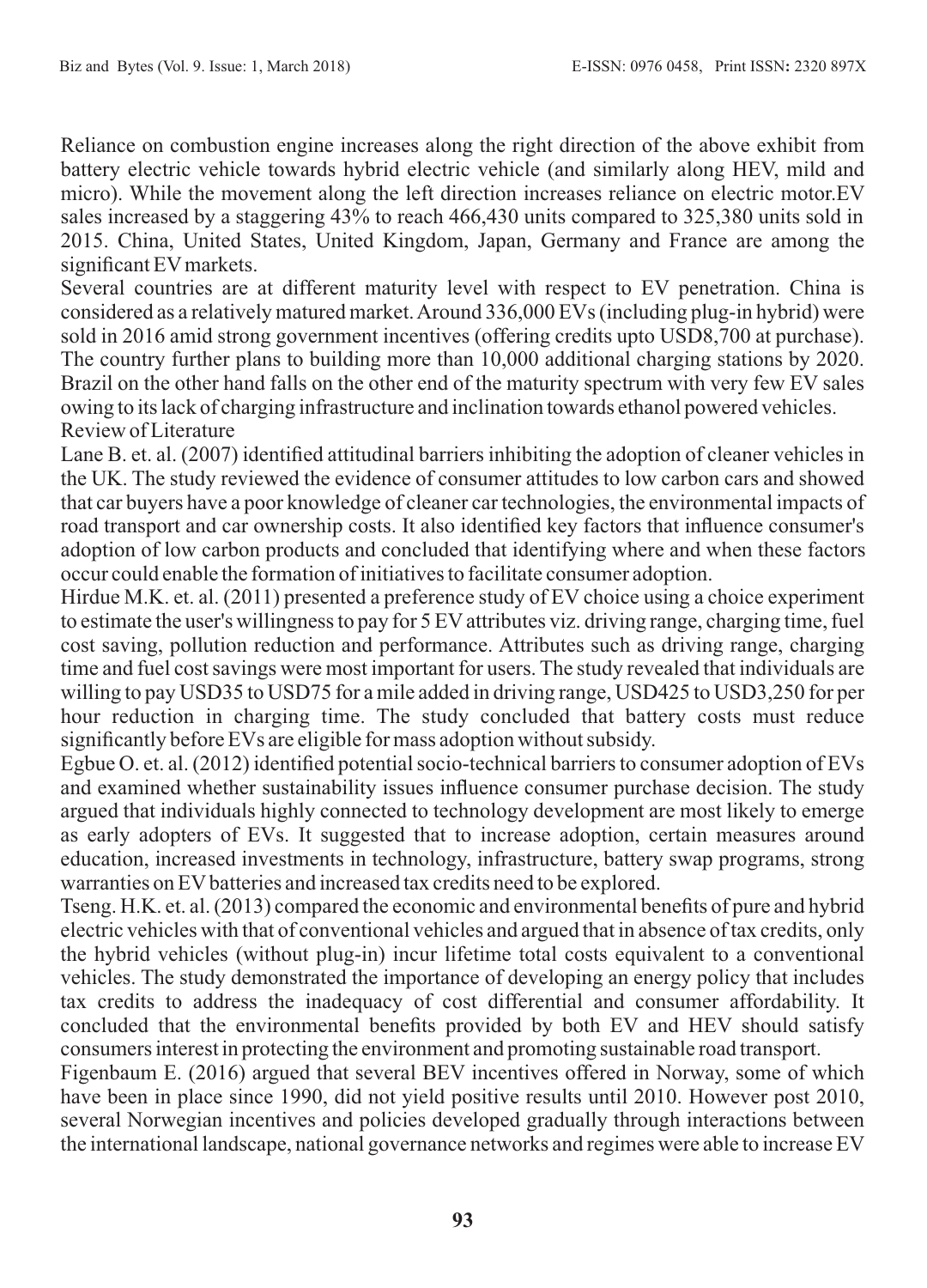market share to 17.1% in 2015. The study argued that several market actors have been able to utilize opportunities leading to the potential establishment of a BEVregime.

Wang N. et. al. (2017) explored key factors that promote EV sales and presented several suggestions on designing and formulating matching policies when subsidies contract in the one of the biggest EVmarket, China. The study utilised multiple linear regression method to analyze EV sales by leveraging data for incentive measures and socio-demographic in 41 pilot cities for the year 2013–2014. The results revealed that maturity of charging infrastructure in terms of density, license fee exemption, no driving restriction and priority charging infrastructure construction lands are the 4 most important factors that can further increase EV adoption in China.

# **Objectives of the Study**

a. To identify key drivers responsible for EV development.

b. To identify barriers inhibiting current and prospective EV adoption.

# **Key Drivers of EVAdoption**

EVs possess number of positives that over weigh all their shortcomings. Apart from the more than obvious advantage of no emissions and high efficiency, EVs have a plethora of other benefits more than enough to meet or even exceed the expectations ofmost automotive users. Some of them are detailed below.

# **a. Zero Emissions and Noise**

It is no brainer that electric vehicles do not emit any gases into the atmosphere as it refrain from burning hydrocarbons like in the case of conventional gasoline cars. As a matter of fact, zero emissions continue to be the unique selling proposition for EVs, especially in the case of Tesla which proudly markets its vehicles with "Zero Emission" as their licence plate.

EVs also curb noise pollution as the electric motors working in the background do not produce any sound or vibration. While this enables the driver with a better experience, it sure has downsides for the pedestrians as they are unable to judge the vehicle in their surroundings. To tackle this growing risk, the US National Highway Traffic Safety Administration has mandated EVs to produce some noise when travelling at low speeds.

# **b. LowerOperational Costs overGasoline Cars**

EVs use electricity as fuel in contrast to gas in gasoline cars. The former is cheaper than fuel, which is heavily taxed. The fuel prices are determined by international prices which for the most part remain volatile and susceptible to external forces compared to electricity tariffs. Thus, running costs for EVs are lower than gasoline powered vehicles.

Operational costs (includes maintenance costs as well) for EVs are due to the presence of less moving mechanical parts.These fewer moving parts result in avoidance of several maintenance activities common in gasoline cars such as engine oil changes, emission pipe replacement, spark plug replacement, pollution control mechanisms along with other services. Apart from the above, EVs also leverage regenerative braking (a technology that enables the restoration the kinetic energy lost while braking) which leads to less usage of friction brakes resulting in enhanced life of several parts in the brake assembly such as brake pad, rotor and calliper.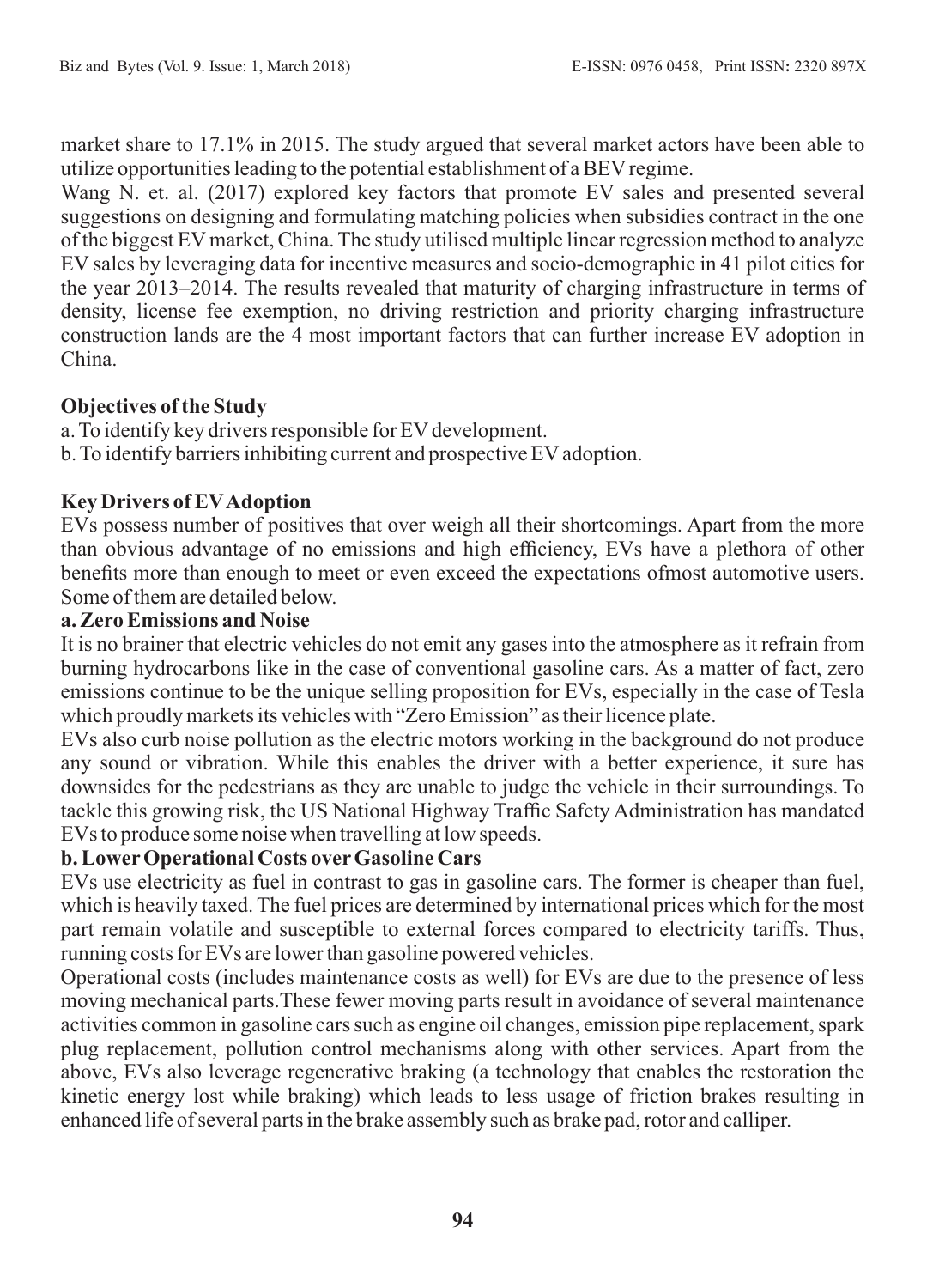### **c. BetterBuilt and Performance**

EVs require lesser parts to be screwed together than in a typical gasoline car resulting in enhanced reliability, safety and performance. The placement of batteries along the footrest results in low centre of gravity which in turn leads to excellent handling. The concept of turbo and lag are all but alien in the EV world which offers instantaneous torque right from zero rotations per minute (rpm). This enables even an entry level EV to have impressive acceleration figure. For example, Chevrolet Bolt claims 0-60 mph acceleration in a wise 6.5 seconds. This instantaneous torque enables regular EVs to boost acceleration figure that other gasoline cars in the same segment would probably shy away from flaunting.

#### **d. Subsidies and Incentives**

Lastly in order to facilitate higher EV adoption, the governments of several countries are offering variety of subsidies and incentives. For instance in the United Kingdom, BEVs are eligible for purchase incentive up to GBP4,500 and GBP8,000 for cars and light commercial vehicles. Governments are also coming up with several innovative incentives such as free parking, access to heavy commercial vehicle lanes along with other to market EVs as superior to gasoline cars.

### **Key Barriers against EVAdoption**

## **a. Inadequate charging infrastructure**

With  $E\vec{V}$  sales staring to take off, immediate attention is required on building charging infrasrtructure. Unlike fuel stations, charging stations are rare and involves high capital costs to build making its development slow paced. To cater to this high capital costs, several stakeholders along the EV value chain needs to come together to build a unique buisness model aimed at sharing costs.

### **b. Long charging time**

Long charging duration required to power an EV remains a significant barrier for buyers. While fuelling gasoline cars can happen in a minute or two, EVs take hours to charge depending upon the supply, capacity and model. This reduces the functionality of EV thereby limiting their further development.

While from a technical point of view, this shall require time and investment, some options are available immediately to cater to this barrier in the short term. For instance, as batteries store charge as direct current (DC), direct current fast chargers (DCFCs) of 50-120 kW can help a great deal in reducing the time required to charge the vehicle considerably. Battery swapping stations are another option where a discharged battery is interchanged with a charged battery however their reach is limited to commercial vehicles only.

#### **c. High procurement costs**

Although lower operating costs remains a key driver for EV adoption, its higher procurement costs relative to convetional gasoline vehicle continue to remain a key barrier. Batteries for EVs are what fuel tanks are for gasoline carsand constitute a third of the total cost of building an EV. Altohugh battery costs fell from USD1,000/kWh in 2010 to USD225/kWh in 2016, they still remain expensive at these levels.

Technology and production can play a key role in bringing down the procurement costs for an EV. While technology based research should focus on reducing costs through more efficient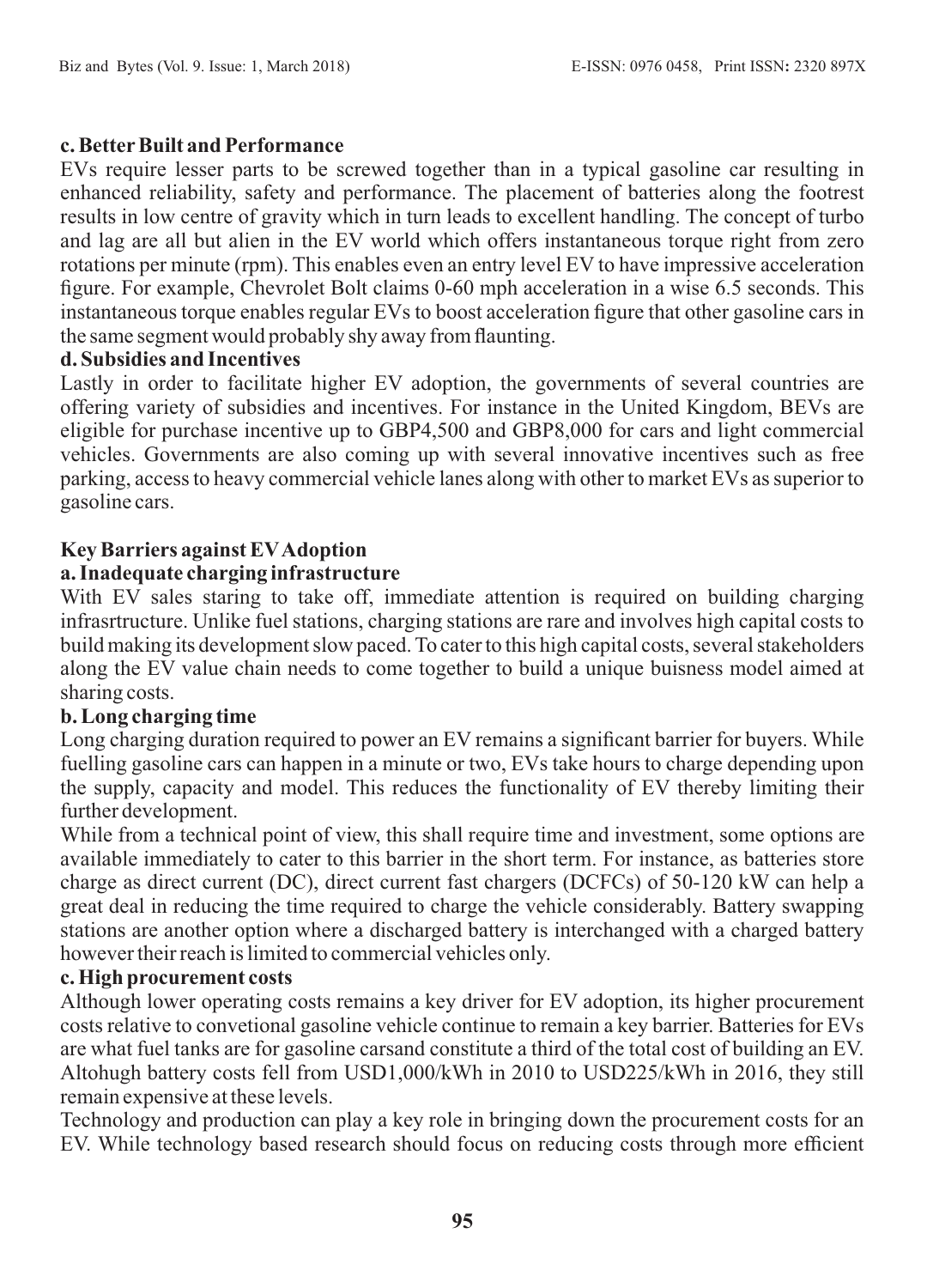manufacturing processes, rise in production shall also help in reducing the per unit cost of production.

### **d. Higher stress on generation and transmission networks**

The mass adoption of EVs is expected to increase the overall demand for electricity in the medium to long term. For instance, Bloomberg New Energy Finance predicts that by 2040 EVs will draw 1,900 TWh of electricity from the grid. This higher demand of electrcity in future calls for planning for addition of generation and transmission at present. From a generation point of view, power utililies need to plan renewable based power capacity additions to support the clean source of transportation.

### **Conclusion**

The study discussed the global automotive industry with focus on EVs. The study identified certain drivers and barriers to EV adoption. The study holds immense implications for several stakeholders including power utilities, automakers, governments as well as buyers. Power utilities need to focus on building charging infrastructure, adding renewable power for achieving full-cycle sustainability, along increasing power generation to cater to increased demand. For automakers, the study recommends to increase research & development in EV technology and batteries to reduce the upfront procurement costs. Governments need to include EVs in public transport to give them a headstart as well as offer several subsidies and incentives to lower EV costs. Lastly, current and prospective buyers need to arrange their peronal charging infrastructure by the time the charging infrastructure gets matured to limit the biggest barrier of immature charging infrastructure.

# **References**

- [1] Bloomberg New Energy Finance. (2016). Electric vehicles to be 35% of global new car sales by 2040. Retrieved from https://about.bnef.com/blog/electric-vehicles-to-be-35-ofglobal-new-car-sales-by-2040/
- [2] Egbue, O., Long, S. (2012). Barriers to widespread adoption of electric vehicles: An analysis of consumer attitudes and perceptions. *Energy Policy, 48,* 717-729. DOI: 10.1016/j.enpol.2012.06.009
- [3] EY. (2016). Electric Vehicles adoption: potential impact in India. Retrieved from http://www.ey.com/Publication/vwLUAssets/EY-ev-adoption-potential-impact-in-Indiajuly-2016/\$FILE/EY-ev-adoption-potential-impact-in-India-july-2016.pdf
- [4] Global EV Outlook 2017 International Energy Agency. (2017, May 31). Retrieved from https://www.iea.org/publications/freepublications/publication/GlobalEVOutlook2017.p df
- [5] Hirdue, M.K., Parsons, G.R., Kempton, W., Gardner, M.P. (2011). Willingness to pay for electric vehicles and their attributes. *Resource and Energy Economics, 33(3),* 686-705. DOI: 10.1016/j.reseneeco.2011.02.002
- [6] Knupfer S. M., Hensley R., Hertzke P., & Schaufuss P. (2017). *Electrifying insights: How automakers can drive electrified vehicle sales and profitability.* Retrieved from http://www.mckinsey.com/industries/automotive-and-assembly/ourinsights/electrifying-insights-how-automakers-can-drive-electrified-vehicle-sales-andprofitability